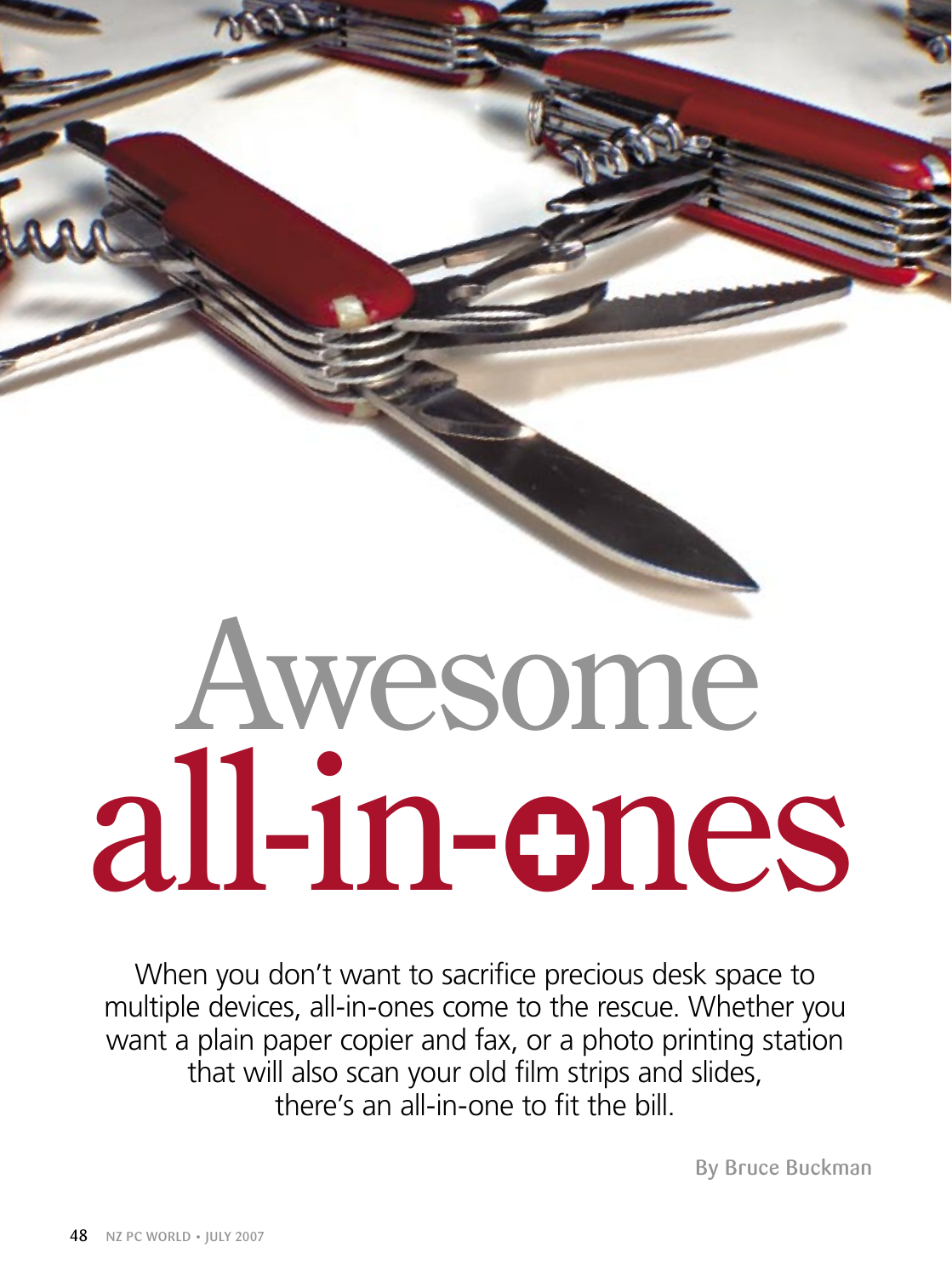# **HP Photosmart C3180 HP Photosmart**

HP's budget Photosmart C3180 is a fourcolour printer, using a tri-colour cartridge and a black cartridge. Like other printers using this set-up, it uses just the tri-colour cartridge when you print photos. You can replace the black cartridge with a photo cartridge to turn it into a six-colour printer if you wish, but we tested it in the default set-up.

Surprisingly, when the photo prints were laid out, the C3180 turned out some of the best prints of the bunch – and not just against the other budget printers, but against the most expensive models too. It did a fantastic job at producing rich colour and maintaining detail in shadow areas. In terms of image quality, this little printer punches way above its weight.

But don't get carried away just yet. The C3180 has two areas of weakness. The first and least significant is speed. Its default quality setting when you choose photo printing as an option in the print driver is Best, which produces prints at a crawl (10 minutes 24 seconds for an A4 borderless print, for example). The good news is that you can override this default and set print quality to Normal – the result is almost as good and the speed increase significant (4 minutes 1 second for the same print).

The second issue is not so conveniently fixed: economy. As we've found in the past,



HP Photosmart C3180 (\$149)

kitti

tri-colour cartridges are not economical when printing photos. The tri-colour cartridge in the C3180 started to give out when we were on our ninth A4 borderless print (only four of which had been at the Best quality setting, which uses more ink). It doesn't help that the cartridge that ships with the printer is a lower yield 5ml cartridge, not the standard 7mls, but even that won't get you too much further. Despite its excellent quality, the C3180 isn't a good choice if you'll be doing a lot of photo prints.

For run of the mill plain-paper printing



and copying, where ink coverage is not so heavy, the C3180 should prove more economical. Again, it isn't the fastest printer out there, but it produced plain paper, colour, and black and white prints of a very high quality. Text was sharp and black without any noticeable bleeding into the paper.

You don't get a colour LCD, which isn't a surprise at this price. There's a small monochrome LCD with four buttons beside it that lets you toggle different settings such as quality, size and number of copies.

To print images from a memory card, you've got two options. You can press the Photosmart Express button, which launches the software on your PC. You must first copy the images from the card to the PC, before you can use the application to print or view the images. The PC-free option is to print a proof sheet, which you then mark with a pen to select images and options, and then scan to initiate the print process. It's a fairly efficient way of printing, without a colour LCD to select options, but a menu system to select images by number would have been a good addition.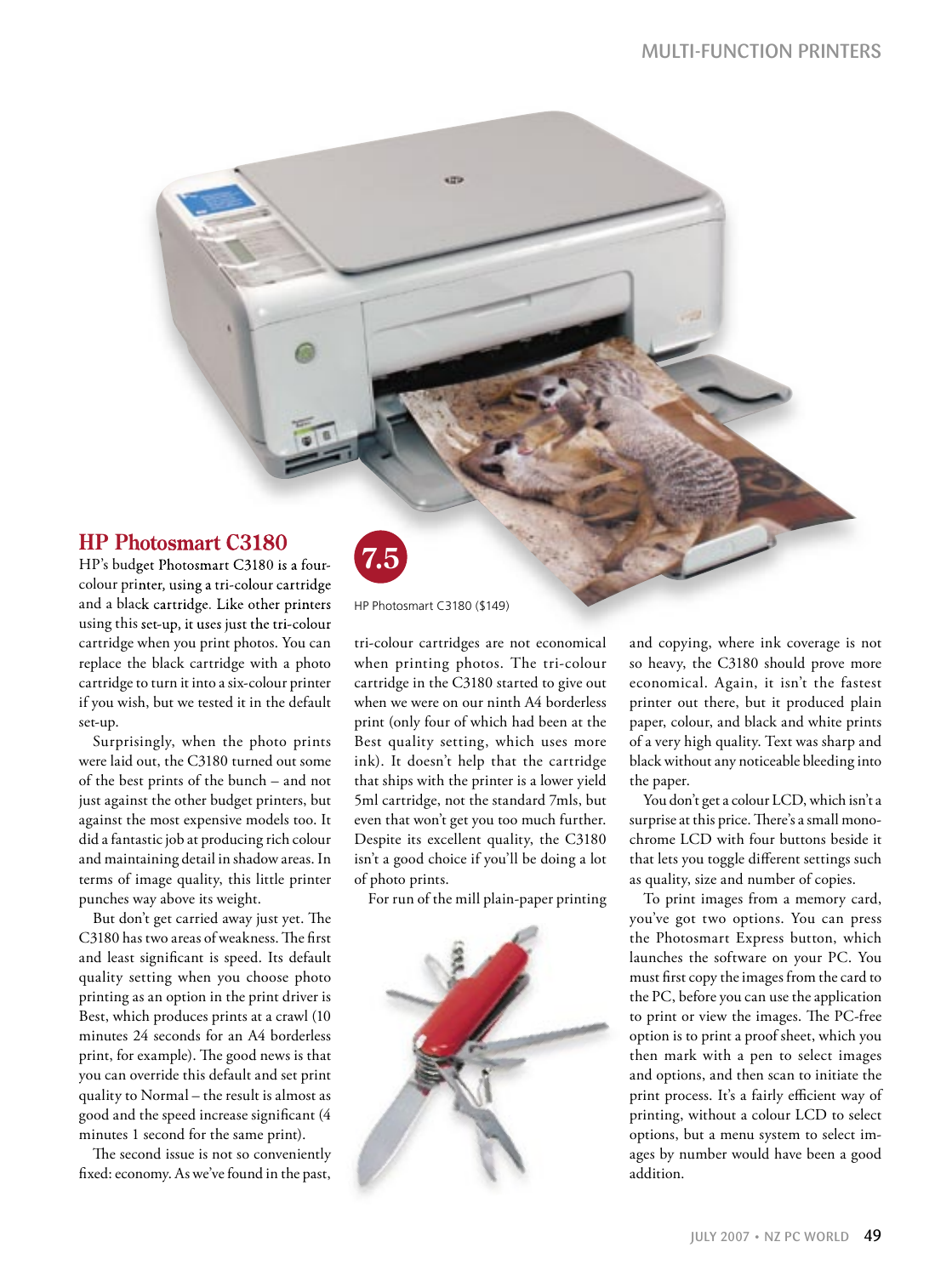

# **Lexmark X3550**

The Lexmark X3550 shares much in common with the Photosmart C3180. It uses a similar 4-colour, two cartridge set up (with the option to go 6-colour by replacing the black cartridge with a photo cartridge), and like the HP produces photo prints that preserve shadow detail and fine detail in images (such as the detail in animal fur in one of our test images).

Its colour reproduction was not as good as the HP's, with some images displaying a slight red colour cast. Its plain paper copies and prints were very good, although it did not reproduce greyscale images on plain paper as well as the HP using everyday print modes.

It was faster than the HP at all printing tasks, but print economy suffers in the same manner as the HP. Again, despite the surprisingly good quality of its photo prints, we can't recommend it for volume printing of photos. Buying just two cartridges might seem more economical than having to buy four or more separate cartridges, as found in more expensive printers, but you'll end up paying more in the end since you must throw away a tri-colour cartridge when just one of the

three inks inside is exhausted. On the other hand, if you restrict your photo printing to modest amounts and are more concerned with plain paper printing of standard documents, the Lexmark X3550 should serve you well.

**BEDBE** 

Like the C3180, the X3550 doesn't give you a colour LCD at its cheap price. If you want to print images from a memory card you can use the same proof sheet scanning method the HP uses, but unlike the HP you can also choose options via the monochrome LCD and print images that way.

If you want to share your printer on the home network, then the X3550 has an optional wireless print server available. Alternatively, you might consider the \$249 Lexmark X4500, which comes readyequipped with the print server.

# **Epson Stylus CX5900**

The CX5900 is a four-ink printer using separate colour cartridges (black, cyan, magenta, yellow). Its photo prints were a match for the HP C3180, and in some cases were slightly better – the Epson did a better job of printing areas of nearly solid colour without any blotching or banding. It maintained areas of fine detail and shadow detail well, and also did a very good job of reproducing colours in the photo-quality colour photocopy test, outperforming both the HP and Lexmark. It also gave one of the best results when printing a difficult image from a memory card, which some of the more expensive printers tended to print with over-saturated reds.

It handled plain paper colour and text

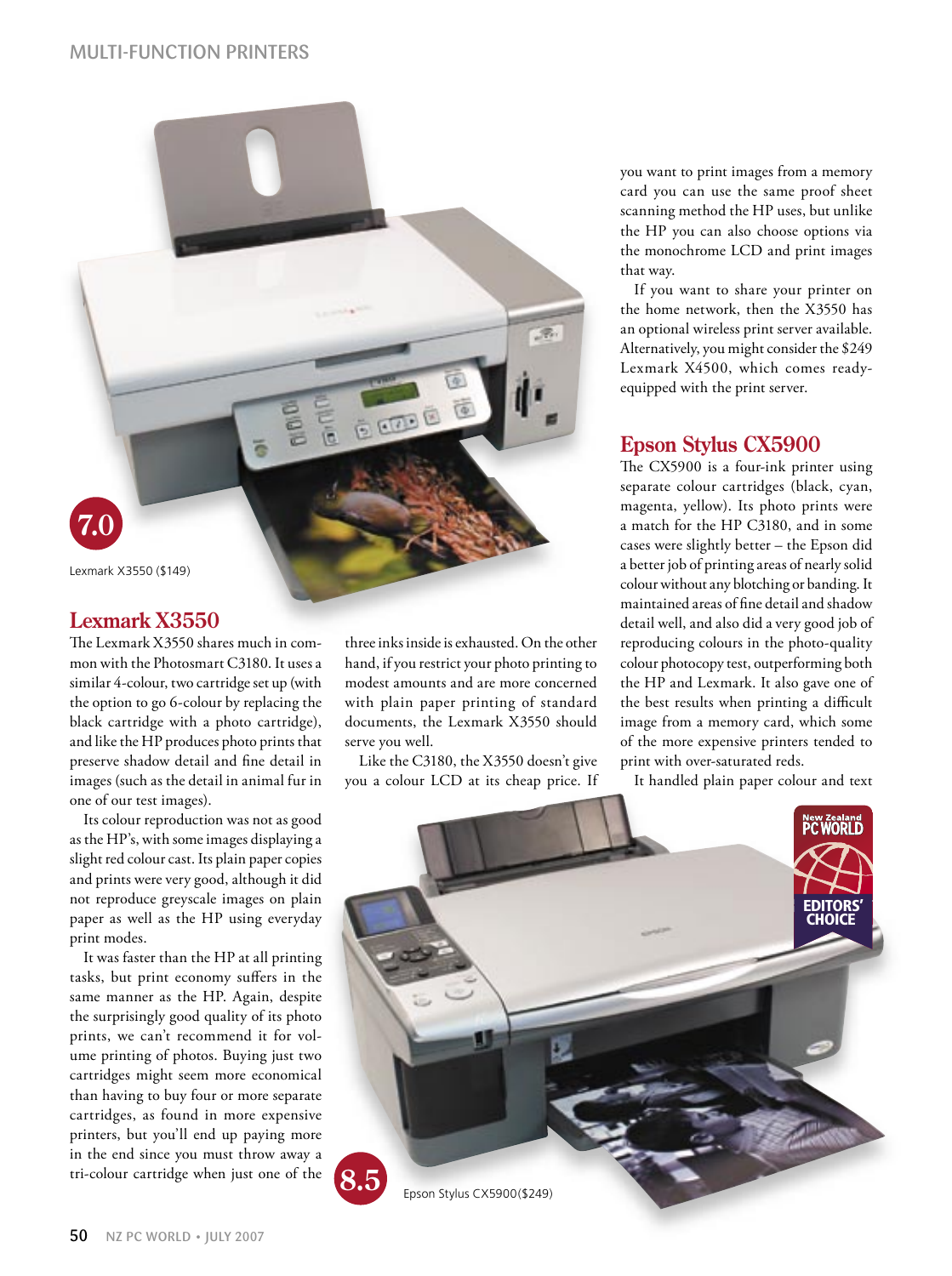well, although at the default settings it tended to put more black ink on the page than the HP and Lexmark, which resulted in slightly dark greyscale images. Nor was it particularly speedy, with its A4 borderless photo prints taking 8 minutes 28 seconds, while its 10-page text and greyscale document on plain paper took 5 minutes 6 seconds, the slowest of the eight printers.

For \$249 you get a few more features, most notable being the colour LCD screen. This makes choosing and printing images directly from a memory card much easier. You can also use the proof sheet scanning method to choose images to print from a card.

The CX5900 has a logical control panel that puts many common options right on the panel rather than buried in the menus. For example, you can choose between three common paper types and paper sizes simply by toggling a couple of buttons, while the memory card button can be used to quickly toggle between selecting photos, printing an index sheet, printing all, and printing from the index sheet. About the only omission is buttons for colour or black and white copying; instead, you toggle between copy modes on the LCD.

If you want a cheap multifunction printer that does double duty as plainpaper workhorse and a photo printer, the CX5900 is our choice.

## **Canon MP600**

If you're in a hurry then Canon's MP600 is probably the all-in-one for you. It was, overall, the fastest printer here, just beating out its big brother the MP960. The out its big brother the MP960. The<br>MP600 pops out best quality A4, borderless photo prints in just borderless photo prints in 2 minutes 27 seconds. From 2 minutes 27 seconds. scan to output took just 1 minute 59 seconds for a photo-quality A4 copy. Only the OfficeJet Pro L7580 could outpace it at plain-paper printing at plain-paper overall, and it couldn't overall, and it match the Canon for speed match the Canon for of photo prints. out its big brother the MP960. The<br>
MP600 pops out best quality A4,<br>
borderless photo pints in just<br>
2 minutes 27 seconds. From<br>
scan to output took just 1<br>
minute 59 seconds for a<br>
photo-quality A4 copy.<br>
Only the OfficeJ

At \$399, the MP600 sits At \$399, the MP600 in the middle of the group on price. The extra money buys you some welcome additions compared to the cheaper models. There is 2.5inch colour LCD, which is put to good use both as menu interface and to enable welcome features such as image trimming when printing from a memory card. An attachment lets you print onto a CD/DVD surface. You also get duplex printing; an IrDA port for printing from a compatible mobile phone; and there is also an optional Bluetooth adapter for wireless printing from phones or PC.

The MP600 is a four-colour printer with five ink tanks: you get both

a photo black cartridge

Canon MP600(\$399)

# **How fast can you go?**

| <b>Multifunction printer speed tests</b>                                                                                                                                                      |                   |                                       |                      |                                                   |                           |  |  |  |  |  |
|-----------------------------------------------------------------------------------------------------------------------------------------------------------------------------------------------|-------------------|---------------------------------------|----------------------|---------------------------------------------------|---------------------------|--|--|--|--|--|
| <b>Printer</b>                                                                                                                                                                                | A4 photo $1$      | A4 colour photo-<br>copy <sup>2</sup> | <b>A4 Colour PDF</b> | 10-page text<br>and greyscale<br>doc <sup>3</sup> | 10-page plain<br>text doc |  |  |  |  |  |
| <b>Budget</b>                                                                                                                                                                                 |                   |                                       |                      |                                                   |                           |  |  |  |  |  |
| <b>HP Photosmart C3180</b>                                                                                                                                                                    | 10:24 4           | 8:13                                  | 1:08                 | 3:09                                              | 1:59                      |  |  |  |  |  |
| Lexmark X3550                                                                                                                                                                                 | 6:20              | 5:51                                  | 0:55                 | 2:51                                              | 1:23                      |  |  |  |  |  |
| <b>IBL</b><br><b>Epson Stylus CX5900</b>                                                                                                                                                      | 8:28              | 3:48                                  | 0:53                 | 5:06                                              | 4:06                      |  |  |  |  |  |
| <b>Canon MP600</b>                                                                                                                                                                            | 2:27              | 1:59                                  | 0:33                 | 2:39                                              | 1:36                      |  |  |  |  |  |
| High-end                                                                                                                                                                                      |                   |                                       |                      |                                                   |                           |  |  |  |  |  |
| 图<br><b>HP OfficeJet Pro L7580</b>                                                                                                                                                            | 4:14              | 3:44                                  | 0:42                 | 1:14                                              | 1:08                      |  |  |  |  |  |
| <b>Lexmark X9350</b>                                                                                                                                                                          | 5:44              | 5:37                                  | 0:55                 | 3:07                                              | 1:52                      |  |  |  |  |  |
| <b>Epson Stylus Photo RX650</b>                                                                                                                                                               | 5:24 <sup>5</sup> | 4:58                                  | 0:46                 | 4:23                                              | 3:59                      |  |  |  |  |  |
| 图<br><b>Canon MP960</b>                                                                                                                                                                       | 2:23              | 2:06                                  | 1:04                 | 2:58                                              | 1:10                      |  |  |  |  |  |
| <b>CHART NOTES:</b> 1 A4 borderless print using best photo quality settings. <sup>2</sup> A4 using best photo quality settings. <sup>3</sup> 10-page Word doc using multiple fonts and sizes, |                   |                                       |                      |                                                   |                           |  |  |  |  |  |

and greyscale images. <sup>4</sup> Setting the printer to Normal instaead of Best quality reduces print time to 4:01 with only a minimal loss in output quality. <sup>5</sup> Setting the printer to use Photo instead of Best Photo quality reduces print time to 2:12 with only a minimal loss in output quality.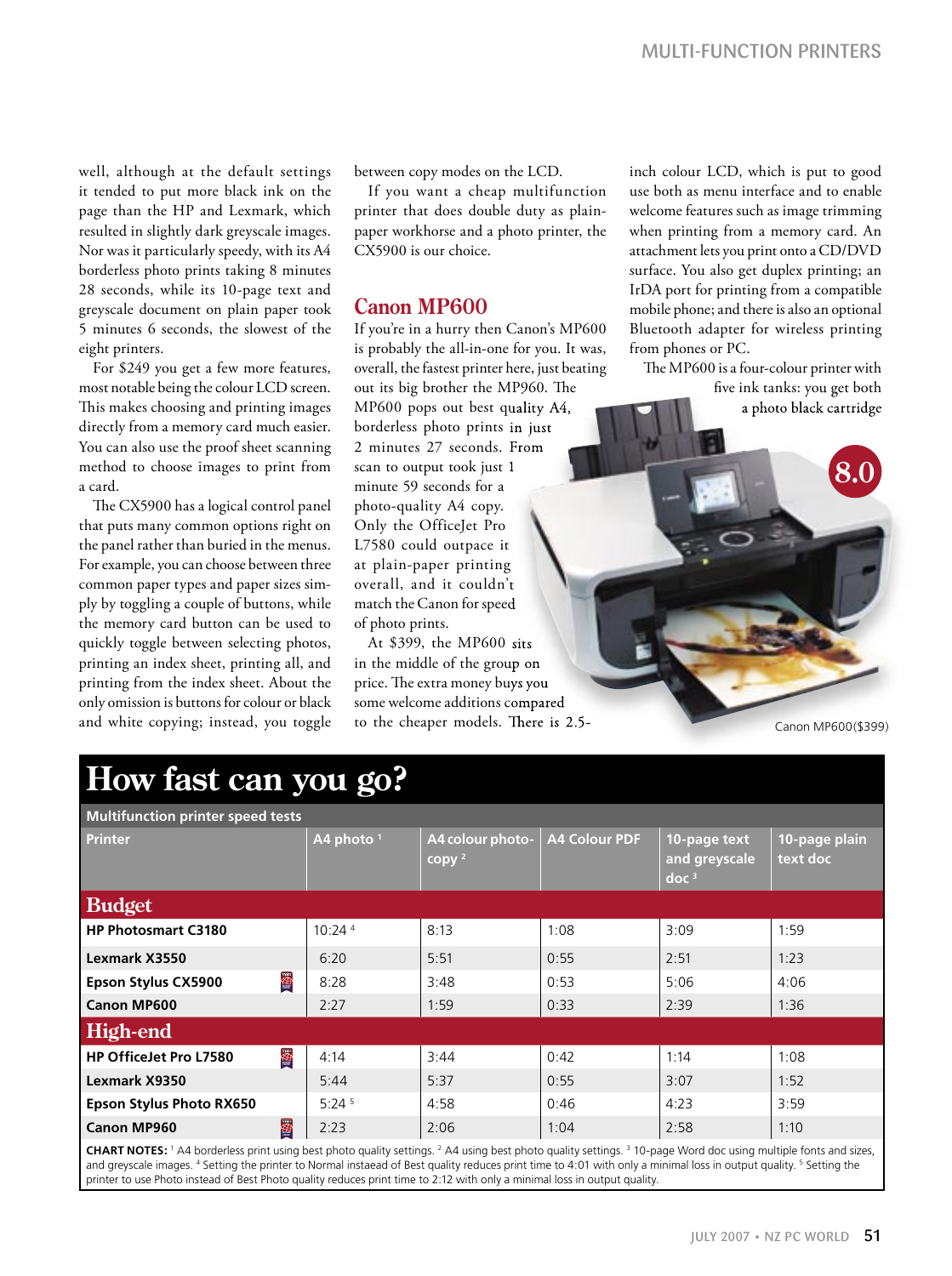and a larger black cartridge for non-photo printing, in addition to cyan, magenta and yellow cartridges. In keeping with previous Canon printers we've tested, the MP600 produces very rich photo prints with strong contrast. The result is images that can look more vibrant than those from the Epson printers, for example, but at the expense of some loss of fine detail and shadow detail. The approach you prefer is really a matter of personal preference.

The MP600 did a very good job matching the colour of the original in the photoquality colour copy test, but not quite as good as the Epson CX5900. Its plain paper prints were good, but like the Epson CX5900 it tended to over-ink solid blacks and greyscale images on plain paper.

In addition to Canon's own suite of apps, the printer comes with ArcSoft PhotoStudio and ScanSft OmniPage SE for OCR work. The MP600 is feature rich when it comes to standalone printing. The trimming feature is easy to use, and lets you control the size and position of the crop.

In keeping with Canon printer design of the past few years, the MP600 has a paper cassette under the printer in addition to the vertical rear paper feed tray, which mean you can load different media in each and flip between them with the

paper feed switch. Alternatively, you can load just the lower paper tray and keep the rear tray closed, which helps keep dust out of the printer.

## **Lexmark X9350**

Like the OfficeJet Pro L7580, Lexmark's X9350 is pitched to the home office or small business user looking for an office task-oriented all-in-one (with fax) to add to the network. In addition to USB and Ethernet ports, it comes with a built-in wireless print server that supports WEP, WPA and WPA2 encryption.

Unlike the L7580, it isn't so adept at being a photo printer as well. It uses a two cartridge, four-colour ink configuration (with the option to replace the black cartridge with a photo cartridge for a six-colour setup) but, strangely, its photo printing results were noticeably worse than the much cheaper Lexmark X3550. Like the X3550, there was a (slight) tendency for reds to be over-emphasised in prints, but its biggest weakness was the way it lost detail in fine areas, a fault that was most evident on the fur of animals in several test images.

When doing photo-quality copies, it did a decent job of colour matching, but



the scanner produced coarse graduations. And with its tri-colour cartridge, economy when doing photo prints was poor; we got our first low-ink warning after just seven best-quality A4 borderless prints.

If you want to print from a memory card, the L7580 provides a colour LCD for choosing your prints and options, although its menu interface is a little clunky; you need to dive into and then all the way back out of menus when setting print options. You use the LCD for toggling between modes and setting options, and you also need to use it to toggle between colour and black and white copying – there are no dedicated buttons for the two modes on the control panel.

As a plain paper printer and copier, however, it performs well, handling solid blacks and greyscale images on plain paper without over-inking. Its speed was middle of the road. There is a built in duplexer for double-sided printing. The printer has an auto-sheet feeder on top for use when scanning or faxing. There is a paper cassette tray at the bottom, with print jobs output on top of it, and you can add a second tray underneath if you wish. You can set up a phone book directly on the fax, create fax groups and speed dials, but the X9350 lacks the dedicated speed dial buttons of the OfficeJet Pro L7580.

#### **Epson Stylus Photo RX650**

Epson's RX650 is aimed at the home user who wants to combine photo printing with scanning and copying. It's a sixcolour printer, with separate cyan, photo cyan, magenta, photo magenta, yellow and black cartridges. Photo output from the RX650 was very good, but considering its six-ink configuration and Epson's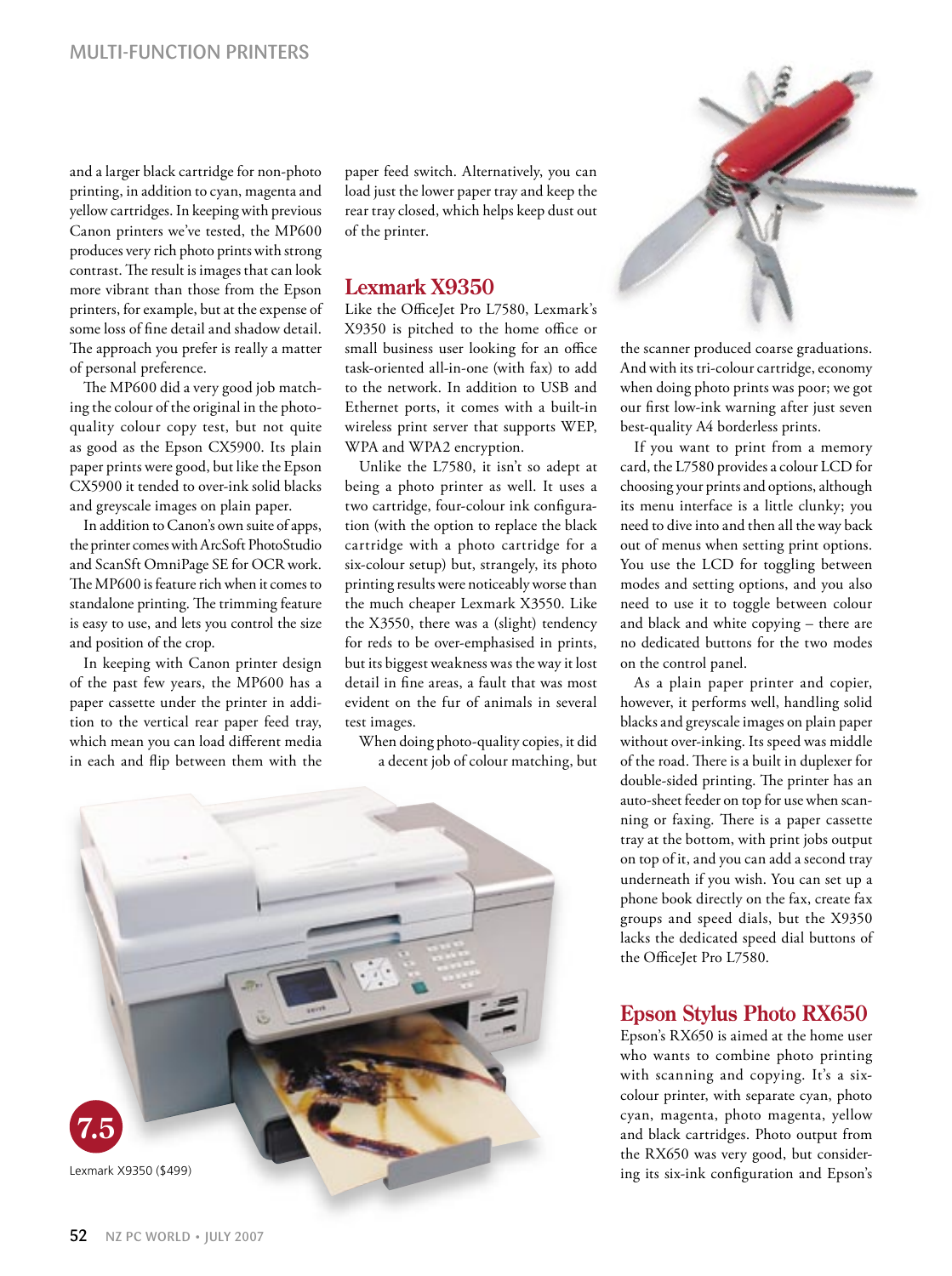pedigree with photo printers, we were a trifle disappointed. Prints came out just a fraction too dark in some instances, and it lost a little bit of detail in some prints that theoretically lesser printers, like its cheaper sibling the CX5900, handled better. Also, its photo-quality colour copies came out the darkest by default, with off-white backgrounds becoming grey.

Colour matching to the original print, however, was very good. It also produced one of the best results when printing a difficult image directly from a memory card, adjusting the image to strike the right balance between red and skin tones.

As a plain paper printer it did a commendable job. While it put just a fraction too much ink on areas of solid black and in greyscale images, and its blacks were slightly grey in appearance, the RX650 produced good colour plain paper prints and sharp text in colour or black and white. Print speeds were not stellar, but we found that when doing photo prints you can greatly increase print speeds by choosing the Normal quality setting instead of Best, with negligible decrease in quality.



When printing direct from a memory card you can use the colour LCD to choose card you can usethe colour LCD to the images you want to print, and to apply cropping (you can also use the proof sheet scanning combo to select images on a card for printing). You can also shift images on a memory card directly to an attached USB storage device, or scan images directly to an inserted memory card. Epson Stylus Photo RX650 (\$499)<br>When printing direct from a memory<br>card you can use the colour LCD to choose<br>the images you want to print, and to apply can print images from a compatible

In addition to the PictBridge and USB ports, there is also an IrDA port so you



can print images from a compatible mobile phone.

There are some built-in features for photo enthusiasts, such as the ability to restore the colour in faded photographs placed on the scanner, plus there is a film holder for scanning slides or negative film. You can also choose to crop or enlarge a photo when copying it on the scanner, without using the PC. The RX650 also includes an attachment for printing labels on CD/DVDs.

All told, there's a wealth of features for the enthusiast that never resort to using a PC, although Epson provides its usual extensive software suite.

## **HP OfficeJet Pro L7580**

HP's OfficeJet Pro L7580 is, as you'd expect, clearly pitched as home office/small office all-in-one, combining printing, scanning and copying with a built-in fax. What is surprising is that unlike OfficeJet models we've seen in the past, the L7580 makes few concessions to its designated role as an office workhorse when it comes to photo printing.

It has four ink cartridges – black, cyan, magenta and yellow – which plug into a bay at the front of the unit. For such a robust design, the cartridge slots are a bit of a let-down; despite guides that should let you slot the cartridges in without doubt, my first attempt resulted in the black car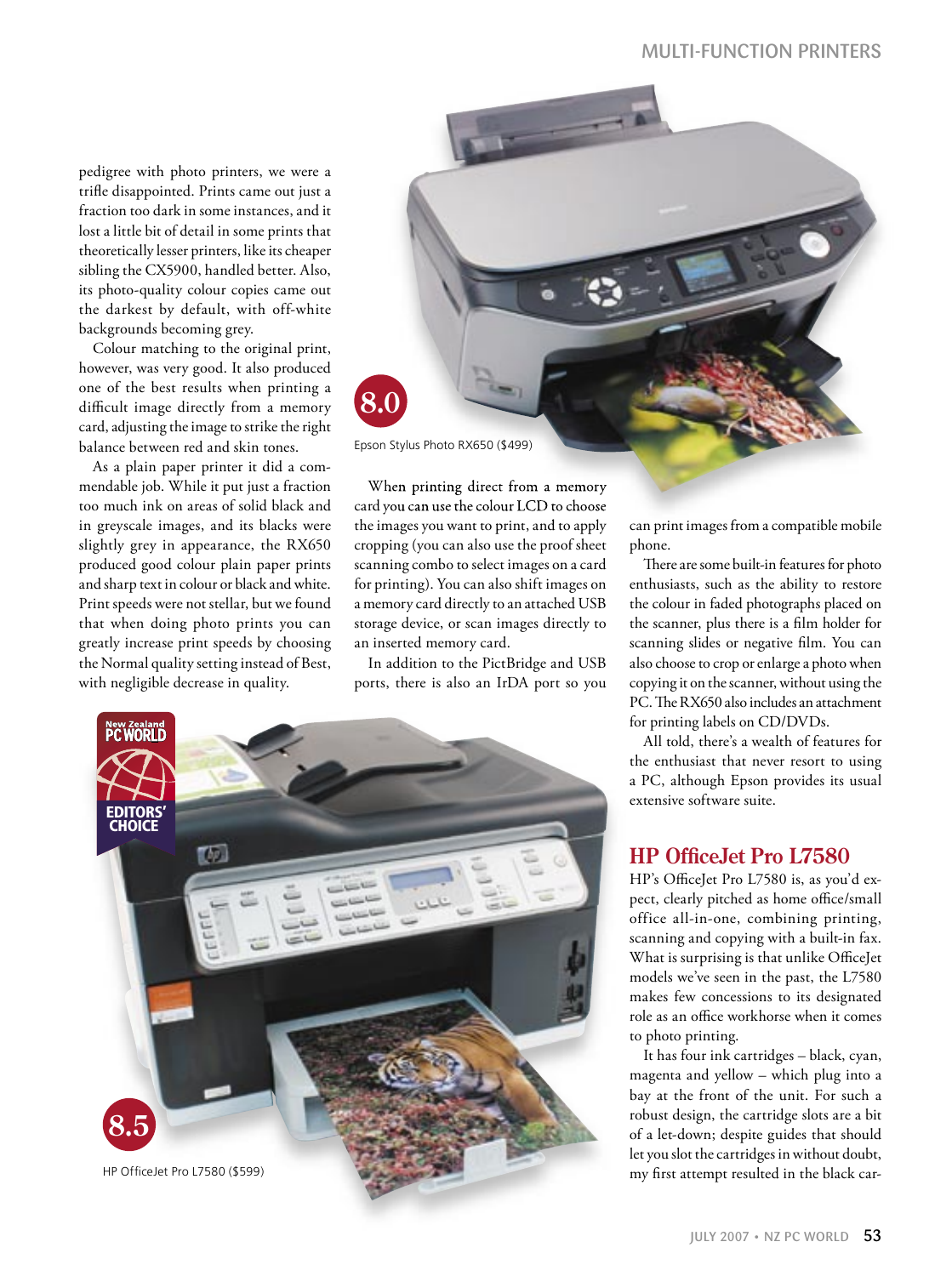tridge being incorrectly inserted.

The Pro L7580 turned out beautiful photo prints that were a match for those from the best printers here, with a good mix of contrast and detail retention. Not only that, it did it so at very respectable print speeds. Its colour matching when doing photo-quality colour copies was not as good as the Epson or Canon printers, with its reds veering too far towards orange. Likewise, its built-in controls didn't handle our tricky photo printed directly from a memory card, with the reds in skin tones being very oversaturated. Overall, though, there's no reason to hesitate if you want to use the L7580 as your photo printer.

In plain paper tasks it was a star, with crisp output and no over-inking on plain paper, and super-fast print speeds. It was the fastest at plain paper tasks of the higher-end printers; the only task on plain paper where it was beaten by any printer was printing a A4 colour PDF brochure, where the MP600 just edged it out.

In addition to a USB port, the L7580 comes with an Ethernet port so you can integrate it into your network. A duplex attachment for double-sided printing plugs in at the rear, while there's an auto-sheet feeder on top of the scanner/fax.

If you want to print from a memory card you don't get a colour LCD, but unlike the Photosmart C3180 you can use the monochrome LCD to choose images by number, set options and print. Alternatively, you can use the proof sheet scanning procedure to print from a card.

The L7580's fax handles both black and white and colour faxing, and you can use it on a dedicated line (including PBX or ISDN), or on a line shared with a phone. You can set up speed dials (for individual numbers or groups) and there are five dedicated speed dial buttons on the control panel.

When using the device as a copier there are buttons for quickly choosing copy quality, reduce/enlarge and colour mode. If you want an all-in-one that will be your office jack-of-all trades, but still hold its own after 5pm when you want to print your holiday snaps, this is the beast for you.

## **Canon MP960**

The top of the line all-in-one from Canon pulls out all the stops for a photo fan. It comes with seven ink tanks: black, photo black, cyan, photo cyan, magenta, photo magenta and yellow. The result is generally excellent photo prints, although some prints were not as vibrant as we would have liked. The photo-quality colour copy was excellent, both in terms of colour matching, quality and exposure. The print of a difficult image from a memory card was very good in terms of colour balance, but a tad too dark.

The MP960's plain paper prints and copies were also very good, with deep, rich blacks that showed just a fraction of over-inking. As you'd expect, given the performance of the MP600, the MP960 was also a speed demon, being the fastest high-end printer at photo printing and no slouch at plain paper tasks – although the OfficeJet Pro L7580 had it beat here.

The controls and interface of the MP960 are similar to the MP600, although it boasts a larger, 3.5-inch colour LCD. It has the same combination of scroll wheel and four-way directional buttons for selecting options on screen, and the same excellent image cropping feature when printing from a card. The scroll wheel is used to easily resize the cropping frame, which comes complete with guidelines and the ability to be rotated.

Other similarities with its cheaper sibling include the CD/DVD surface printing attachment, lower paper cassette tray, and software suite. Unlike the MP600, the MP960 comes complete with duplex printing. Plus, there's a film and slide holder for scanning negative film and 35mm slides. You get an IrDA port for printing from mobile phones and there's an optional Bluetooth attachment available for wireless printing.

If you want an all-in-one where photo printing is going to be a mainstay, but which can also handle plain paper tasks well, the MP960 is our pick. Bruce Buckman